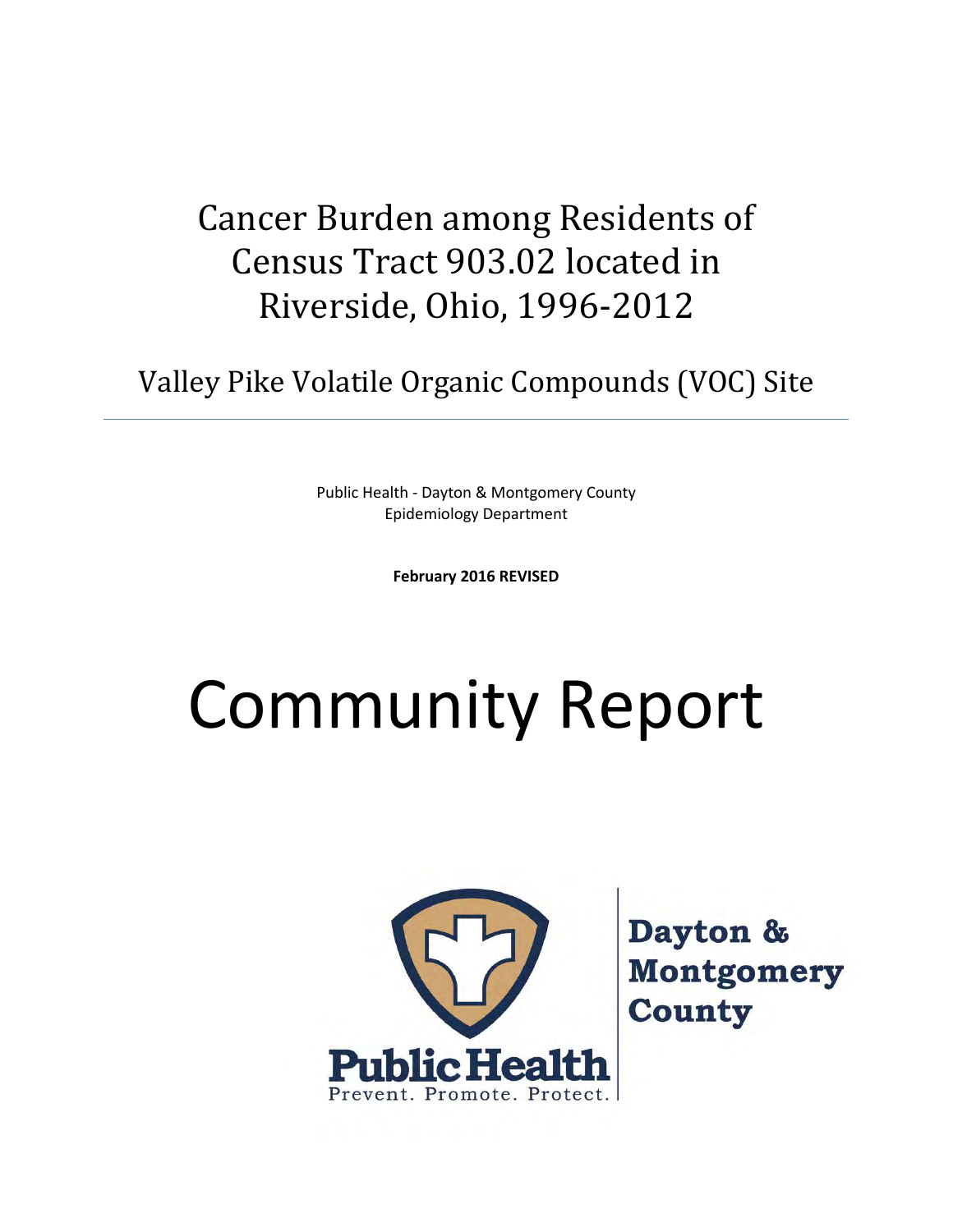#### **Summary**

In November of 2010, a site inspection of Mullins Rubber Products (MRP) located in Riverside, Ohio revealed that the groundwater underlying a residential area that boarders MRP had been contaminated with tetracholoethylene (PCE) and trichloroethylene (TCE). While the Environmental Protection Agency (EPA) is conducting a vapor intrusion investigation, Public Health - Dayton & Montgomery County (PHDMC) choose to complete a cancer assessment to evaluate any potential health impact caused by this contamination.

This cancer assessment reviewed the sites/types of new cancer diagnoses within Census Tract (CT) 903.02. This CT contains MRP and the residential area directly impacted by the contamination. The review of cancer cases that occurred over a 17 year period (1996 to 2012), indicated that the number of cases of lung cancer and non-Hodgkin lymphoma were higher than what was expected to occur in this area.

Tobacco use is the primary risk factor for lung cancer but secondhand smoke, family history, and environmental exposures to radon, air pollution, asbestos, and arsenic are also risk factors. There is evidence that long-term exposure to both PCE and/or TCE can cause liver, bladder, and kidney cancers; multiple myeloma; and non-Hodgkin lymphoma. Although non-Hodgkin lymphoma is related to the chemicals responsible for the contamination in the Valley Pike Site, there are several other risk factors that may also contribute to a person's risk of developing non-Hodgkin lymphoma to include age, sex, race, infections, and immune deficiency syndromes.

Community cancer assessments are challenging since the exact cause of each cancer case is difficult to establish. Since there are several risk factors associated with non-Hodgkin lymphoma, there is no known single cause of the disease. Information pertaining to each case's history of environmental exposures, previous residences, and health behaviors is unknown. Additionally, there are a small number of diagnosed cases of non-Hodgkin lymphoma in this area during this time period, and therefore the likelihood that these results could have occurred by chance increases. It is not possible to determine if this particular exposure is associated with the cases analyzed in this assessment.

Public Health - Dayton & Montgomery County will continue to be involved and remain informed of the status of the vapor intrusion investigation being conducted by the EPA and will also continue to monitor non-Hodgkin lymphoma cases in this area.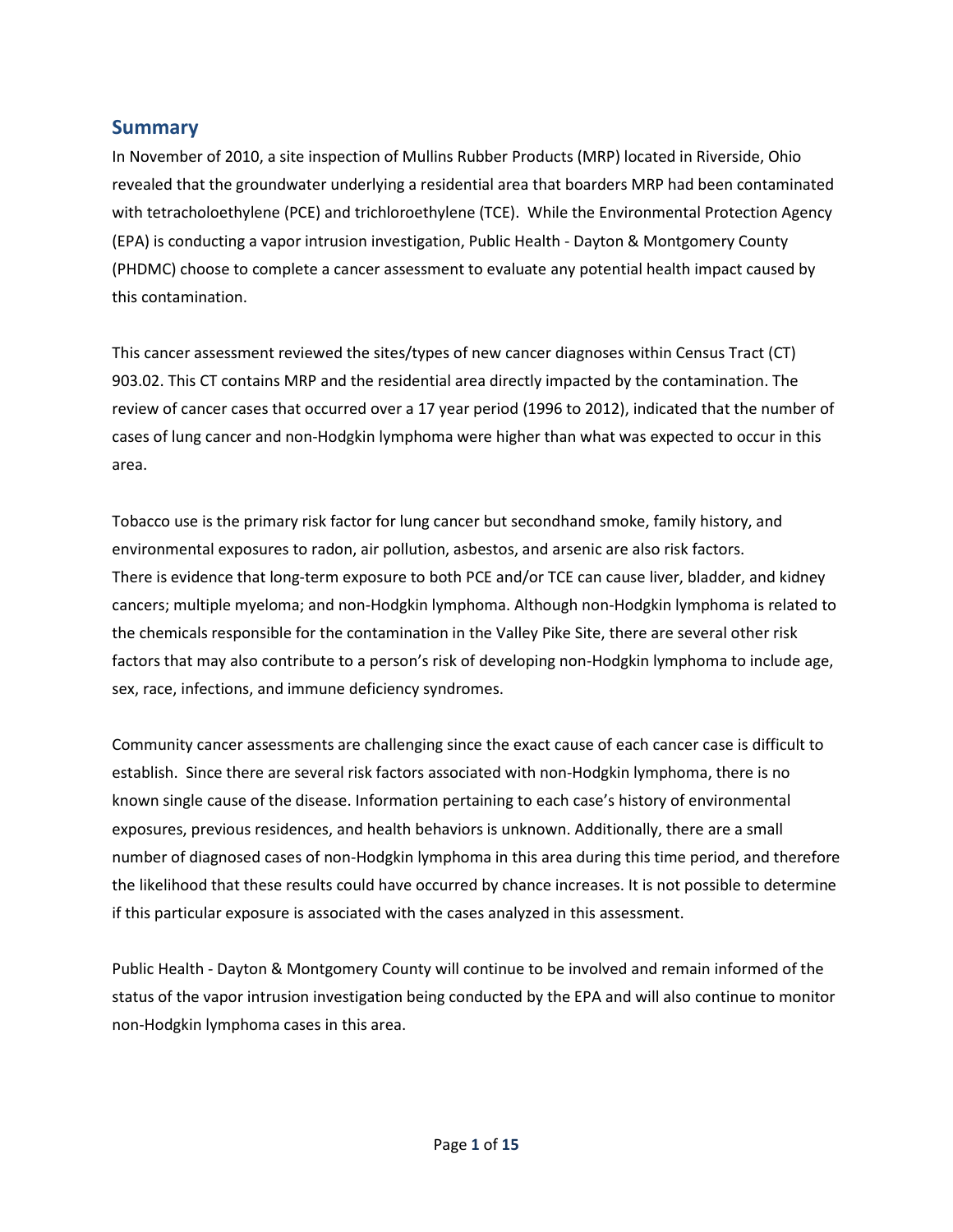## **Valley Pike VOC Site Cancer Assessment**

#### **Why was this assessment done?**

During a site inspection at Mullins Rubber Products (MRP) in November of 2010, Ohio Environmental Protection Agency (Ohio EPA) found two chemicals of concern in the groundwater, tetrachloroethylene (PCE) and trichloroethylene (TCE). These contaminants were found in both shallow and deep aquifers on the perimeter of MRP and in groundwater underlying a residential area boarding MRP to the west and southwest. When sub-slab and indoor air samples from residential properties near MRP were tested, the results indicated that the contaminants were entering the homes in the area.

PCE is considered "likely to be carcinogenic to humans by all routes of exposure" by the Environmental Protection Agency (EPA)<sup>1</sup> and "probably carcinogenic to humans" by the International Agency for Research on Cancer (IARC).<sup>2</sup> Long-term exposure to PCE might lead to a higher risk of bladder cancer, multiple myeloma, or non-Hodgkin lymphoma. There is strong evidence of cancer risk in animals, but the evidence in humans is limited.<sup>3</sup> Strong evidence supports that long-term exposure to TCE can cause kidney cancer and some evidence that it can cause liver cancer and non-Hodgkin lymphoma in humans.<sup>4</sup> Both the EPA and IARC have classified TCE as "carcinogenic to humans."<sup>5,2</sup>

The EPA is conducting a vapor intrusion investigation to include the installation of vapor intrusion mitigation systems in homes where needed. Public Health - Dayton & Montgomery County (PHDMC) believed it was important to also conduct a cancer assessment to potentially address any health impact.

#### **What is a cancer cluster?**

Cancer is not an uncommon disease as it is estimated that 40% of men and women in the United States will be diagnosed with cancer at some point in their life.<sup>6</sup> There are rare occurrences in which there appears to be a greater burden of cancer in a community than normal. These occurrences are typically referred to as "cancer clusters." The Centers for the Disease Control and Prevention defines a cancer cluster "as a greater than expected number of cancer cases that occurs within a group of people in a geographic area over a period of time."<sup>7</sup>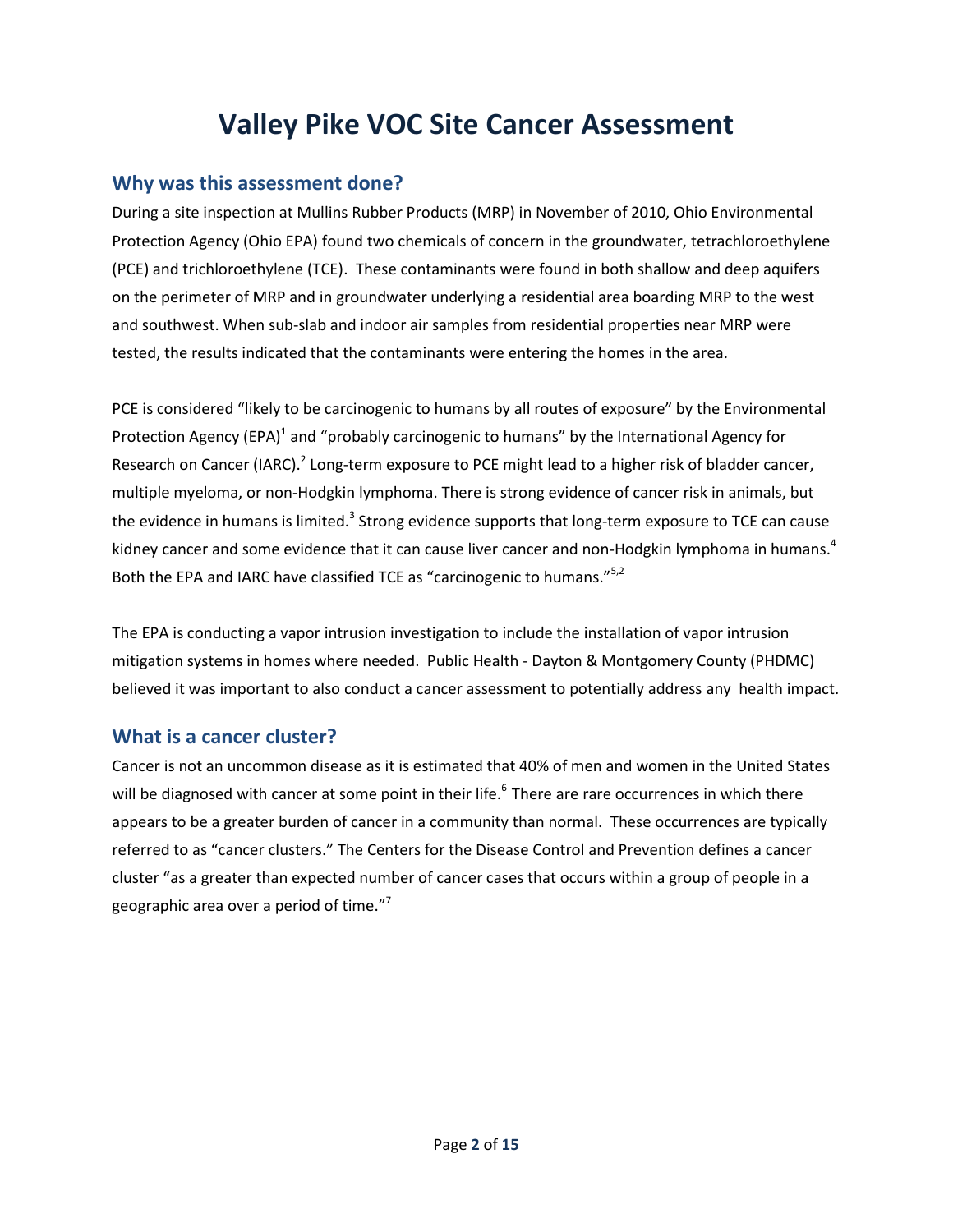In order to be a true cancer cluster, the group of cancer cases must meet the following criteria:

› *A greater than expected number:* 

The number of observed cancer cases is greater than what would typically be observed in a similar setting.

› *Of cancer cases:* 

All of the cancer cases must involve the same type of cancer or the cancer cases must be associated to the same cause.

› *That occurs with a group of people:* 

The population in which the cancers are occurring is carefully defined by factors such as race/ethnicity, age, and gender, so that rates can be calculated.

› *In a geographic area:* 

The area in which cancer cases are occurring has carefully defined geographic boundaries.

› *Over a period of time:* 

The time period chosen is applicable to the calculation of the expected number of cancer cases in the population.<sup>7</sup>

A cancer cluster is a greater than expected number of cancer cases that occurs within a group of people in a geographic area over a period of time.

Even when a cluster is confirmed in an area, identifying a single exposure or cause is difficult. As people move into an area, it is hard to identify prior environmental exposures. In addition, a cluster may have occurred due to chance possibly due to low numbers, a miscalculation of the expected number of cancer cases perhaps as a result of a risk factor within the population, or a known cancer risk factor such as smoking. $<sup>7</sup>$ </sup>

#### **How was the assessment area defined?**

The residential area directly impacted by contamination from Mullins Rubber Products (MRP) is located within Census Tract (CT) 903.02. In the map below (Figure 1), CT 903.02 is outlined in gray and shaded pink. The area shaded in yellow encompasses 545 properties located to the south of MRP (2949 Valley Pike, Dayton, OH 45404) which are part of the vapor intrusion investigation.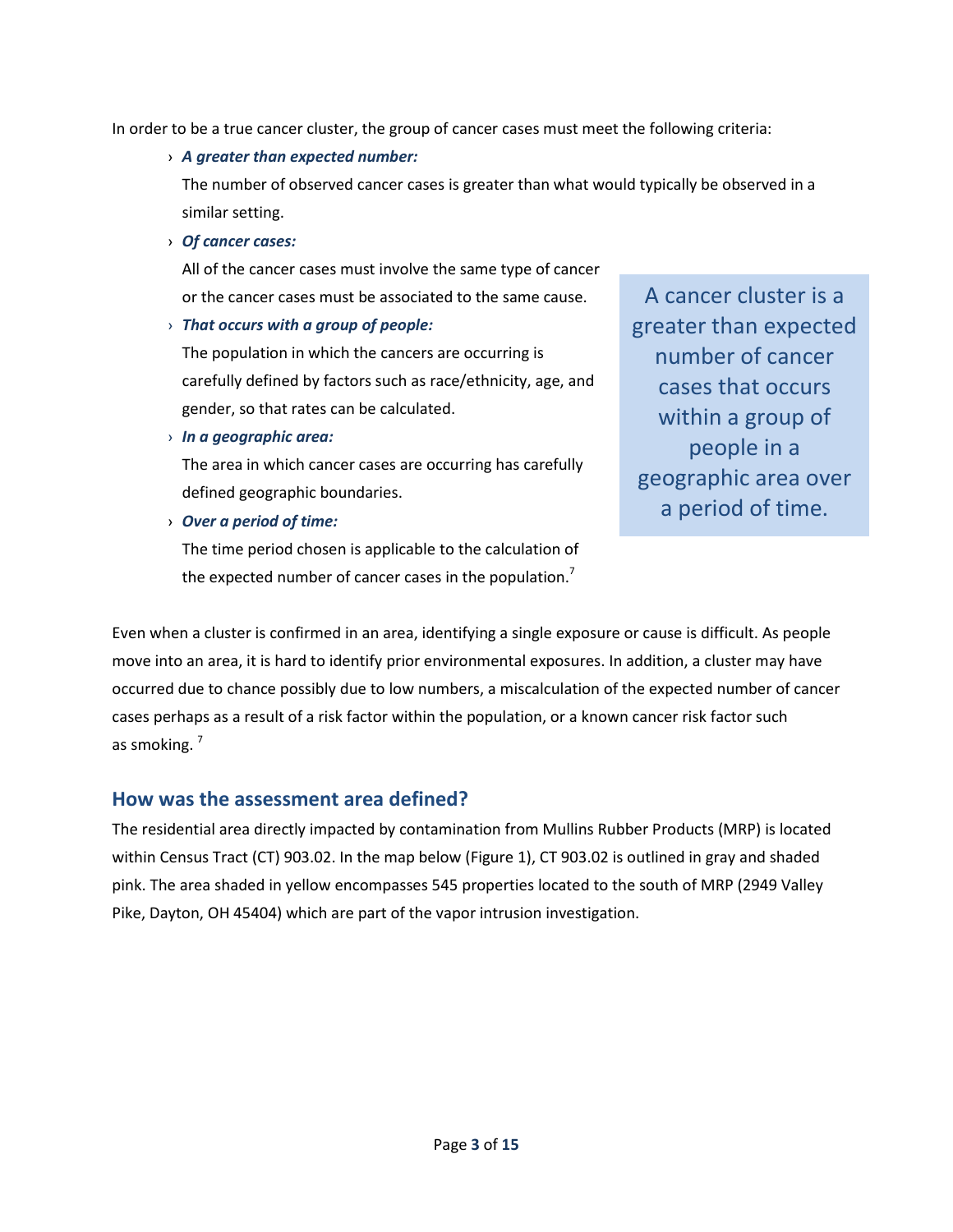

Figure 1. Map of Assessment Area (Census Tract 903.02) in Riverside, Montgomery County as defined by the U.S. Census Bureau, 2010

Source: Census 2010 TIGER/Line Files, U.S. Census Bureau-Washington D.C.

#### **What was the purpose of this assessment?**

PHDMC completed this assessment of cancer diagnoses in order to determine if the contamination of TCE and PCE increased the burden of cancer in CT 903.02.

There are four primary objectives for this cancer assessment:

- 1. To determine the number of cancer cases diagnosed among residents of CT 903.02 by site/type of cancer and demographic characteristics for the years 1996 to 2012
- 2. To compare the number of cancer cases diagnosed among residents of CT 903.02, by site/type of cancer to the number of expected cases based on national incidence rates;
- 3. To compare the number of cancer cases diagnosed among residents of CT 903.02 by site/type of cancer to the number of expected cases based on Ohio and Montgomery County incidence rates; and
- 4. To make recommendation for further action, if necessary.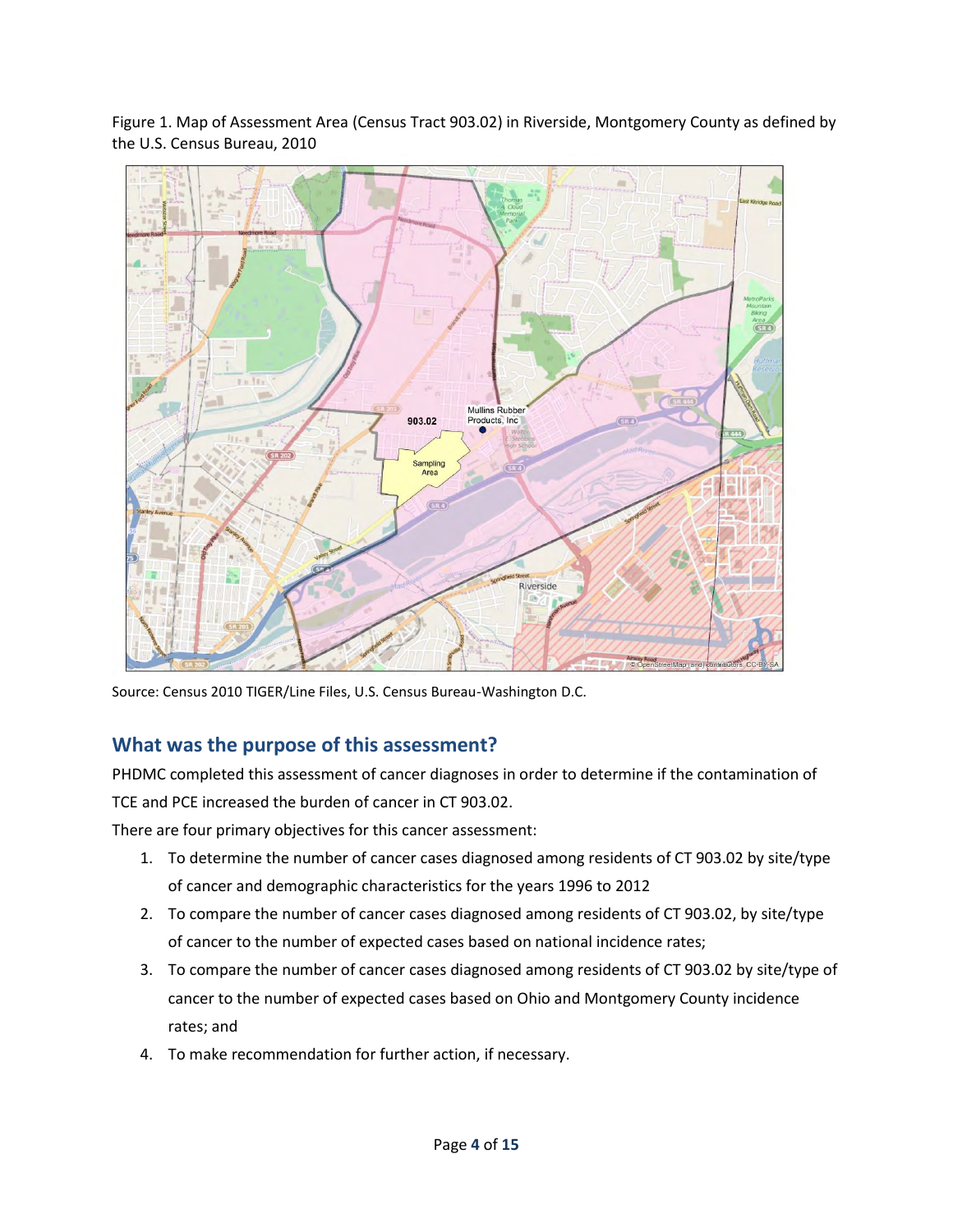#### **How was this cancer assessment conducted?**

Cancer cases were identified through the Ohio Cancer Incidence Surveillance System (OCISS). OCISS is a cancer registry that has collected data on cancer cases diagnosed among Ohio residents since January 1, 1992. The case reporting for Montgomery County for the years 1996 to 2012 is approximately 94% complete.<sup>8</sup> Each record within the registry contains demographic information which includes the patent's address at diagnosis and details related to the cancer diagnosis. Cases in OCISS are grouped by site/type into 23 categories established by the National Cancer Institute's Surveillance, Epidemiology, and End Results (SEER) Program .<sup>9</sup> The number of cases that were diagnosed among residents of CT 903.02 are considered to be the "observed" number of cases.

The number of cases "expected" to have been diagnosed from 1996 to 2012 in CT 903.02 were calculated using the national cancer incidence rates obtained from the National Cancer Institute's SEER Program.<sup>10</sup> The age-specific SEER rates per 100,000 were multiplied by the age-specific population counts of the census tract to generate an expected number of cases for each cancer type (please see technical notes for a specific details on how population size was estimated for the time frame).

In order to compare the number of "observed" cases to the number of "expected" cases in the census tract, a "standardized incidence ratio" (SIR) was calculated for each cancer type.

$$
SIR = \frac{Observed Cases}{Expected Cases}
$$

If the value of the SIR is equal to one, it means that the number of "observed" cases is equal to the number of cases "expected" to occur. A SIR greater than one means that there are more "observed" cases than "expected" cases, and conversely, a SIR less than one means that there are less "observed" cases than "expected" cases.

In order to account for random error or lessen the probability that results occurred by chance alone, the 95% confidence interval (CI) for each SIR was calculated. The CI represents the range of possible values of the SIR that we are 95% confident contains the true value. If the confidence interval for a given SIR does not include one, the result is considered to be statistically significant. In other words, we are 95% confident that the number of cancer cases that were "observed" among the residents of the census tract is not equal to the number of cases that was "expected."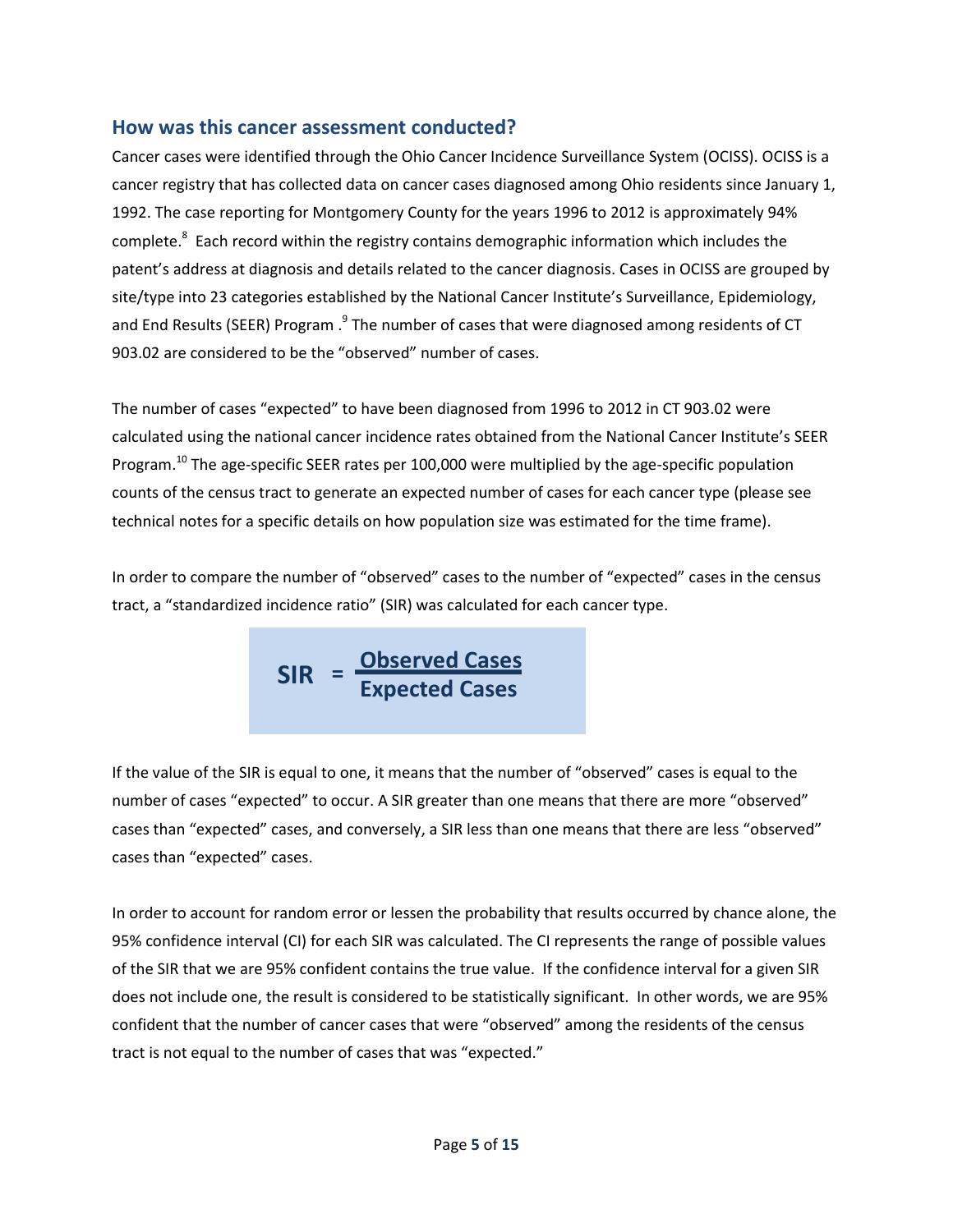#### **What were the results of this assessment?**

With a population of little more than 6,200, the residents of this census tract are predominately White (85%). The residents are younger (average age approximately 36.5) with 27% of the population under the age of 19. Fifty-one percent of the residents are female and 49% are male (Table 1).

From 1996 to 2012, there were a total of 495 invasive cancer cases diagnosed among residents of CT 903.02. There were an equal number of cases diagnosed between men and women, 96% cases were diagnosed among Whites, and 30% of cases occurred among residents age 65 to 74 (Table 2). The most common cancer types in this area were lung cancer, breast cancer in females, prostate cancer, and colorectal cancer (Table 3). These cancer sites/types are also the most common in Ohio and the United States.<sup>11</sup>

In comparing the observed number of cases to the expected number of cases, the diagnosed cases of lung cancer (SIR=2.20; 95% CI=1.84-2.61) and non-Hodgkin lymphoma (SIR=1.52; 95% CI=1.03-2.27) were significantly higher than the number of cases that were expected (Table 4).

For additional comparisons, the observed numbers of lung cancer and non-Hodgkin lymphoma cases were compared to the expected number of these cancers in Montgomery County and Ohio. The number of lung cancer cases in CT 903.02 was significantly higher than the expected number cases in both Montgomery County (SIR 1.57; 95% CI 1.31-1.86) and Ohio (SIR 1.69; 95% CI 1.41-2.00). Similarly, the number of observed cases of non-Hodgkin lymphoma was significantly higher than the expected number of cases in Montgomery County (SIR 1.56; 95% CI 1.06-2.22) and Ohio (SIR 1.56; 95% CI 1.06-2.21) (Table 5).

#### **What do the results of this assessment mean?**

During the 17 years included in this assessment, 497 cases of cancer were diagnosed among residents of CT 903.02 with an average of 29 cases being diagnosed every year (Table 2). Based on the national cancer incidence rate, 483 cases were expected to occur in this census tract. While the overall risk of cancer among the residents appears to be lower than expected, there is a significant increase for the development of lung cancer and non-Hodgkin lymphoma (Table 4).

The primary risk factor for lung cancer is tobacco smoking (cigarette, cigar, and pipe smoking). Ninety percent of lung cancer cases are caused by smoking. Other risk factors include secondhand smoke, family history, and environmental exposures to radon, air pollution, asbestos, and arsenic.<sup>12</sup> Of the cancer patients diagnosed with lung

More than 75% of lung cancer patients in CT 903.02 reported to be current or former smokers.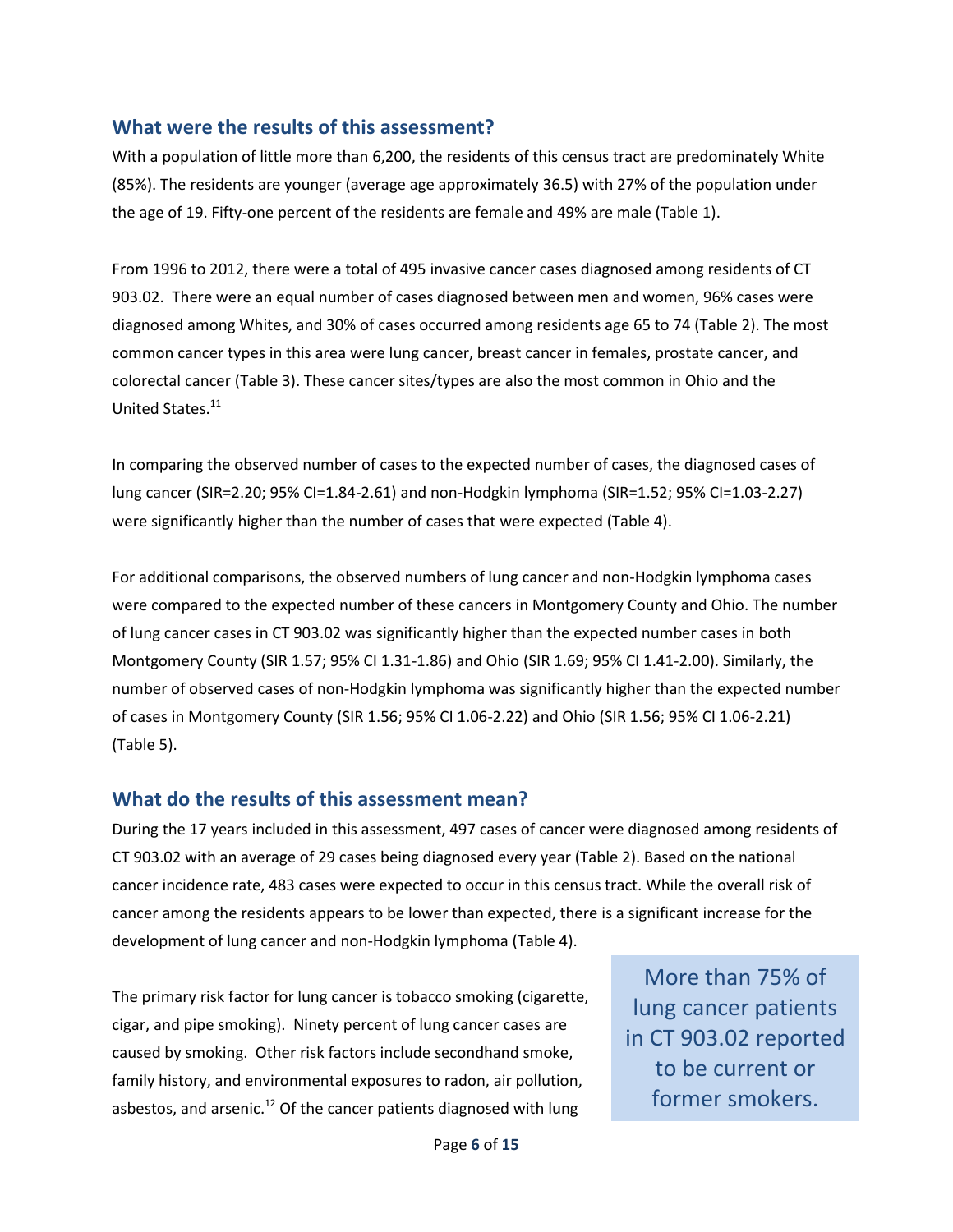cancer from 1996 to 2008, 58% currently smoked, 18% were former smokers, and tobacco history was unknown or unreported for 21% of cases; therefore the prevalence of tobacco use is likely to be even higher (Table 6).

While there is no known single cause of non-Hodgkin lymphoma, there are several risk factors that may contribute to a person's risk of the developing of non-Hodgkin lymphoma. Risk factors include: $13$ 

- › Age more common in people older than 60 years of age
- › Sex more common in men compared to women
- › Race more common in Whites compared to Blacks and Asians
- › Previous exposure to radiation or some chemotherapy drugs
- › Exposure to chemicals such as pesticides, fertilizers, or organic solvents
- › Use of immunosuppressant drugs following organ transplant surgery
- › Infections such as human immunodeficiency virus (HIV), Epstein-Barr virus, Helicobacter pylori (H. pylori) and Human T-lymphottropic virus
- › Autoimmune disease such as Sjögren's syndrome, lupus, or rheumatoid arthritis
- › Inherited immune deficiency syndromes such as Louis-Barr syndrome and Wiskott-Aldrich syndrome

Only 31 cases of non-Hodgkin lymphoma were diagnosed from 1996 to 2012; 6% of all cancer diagnoses.

Non-Hodgkin lymphoma is related to exposure of PCE and TCE, but there are many other risk factors that are attributed to the development of non-Hodgkin lymphoma. Therefore, it is not possible to determine if this particular exposure is associated with these particular cases. Additionally, with a small number of cases of non-Hodgkin lymphoma diagnosed in CT 903.02 over 17 years, the likelihood that these results could have occurred by chance increases.

Overall, community cancer assessments are challenging because the exact cause of each case of cancer is difficult to determine. There is a lack of case information pertaining to a patient's history of environmental exposures, previous residences, health behaviors, and other cancer-related risk factors.

#### **What happens next?**

A contractor with the EPA will complete the sampling of residences and the installation of vapor mitigation systems in the residences that require them. PHDMC will continue to be involved and informed of the progress of the vapor intrusion investigation in the Valley Pike VOC site. Additionally, PHDMC will continue to monitor non-Hodgkin lymphoma cases in CT 903.02.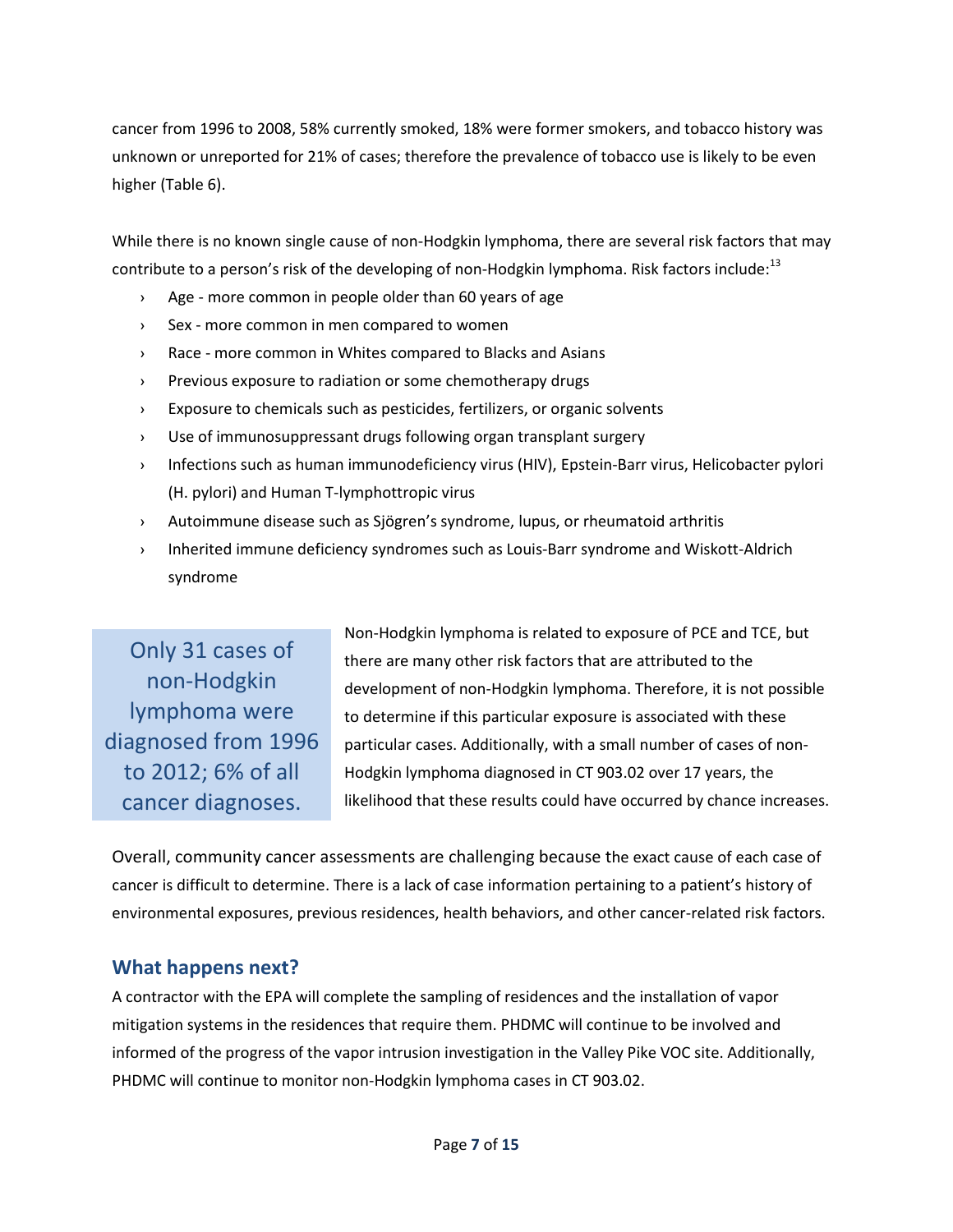*A more detailed report is available upon request.*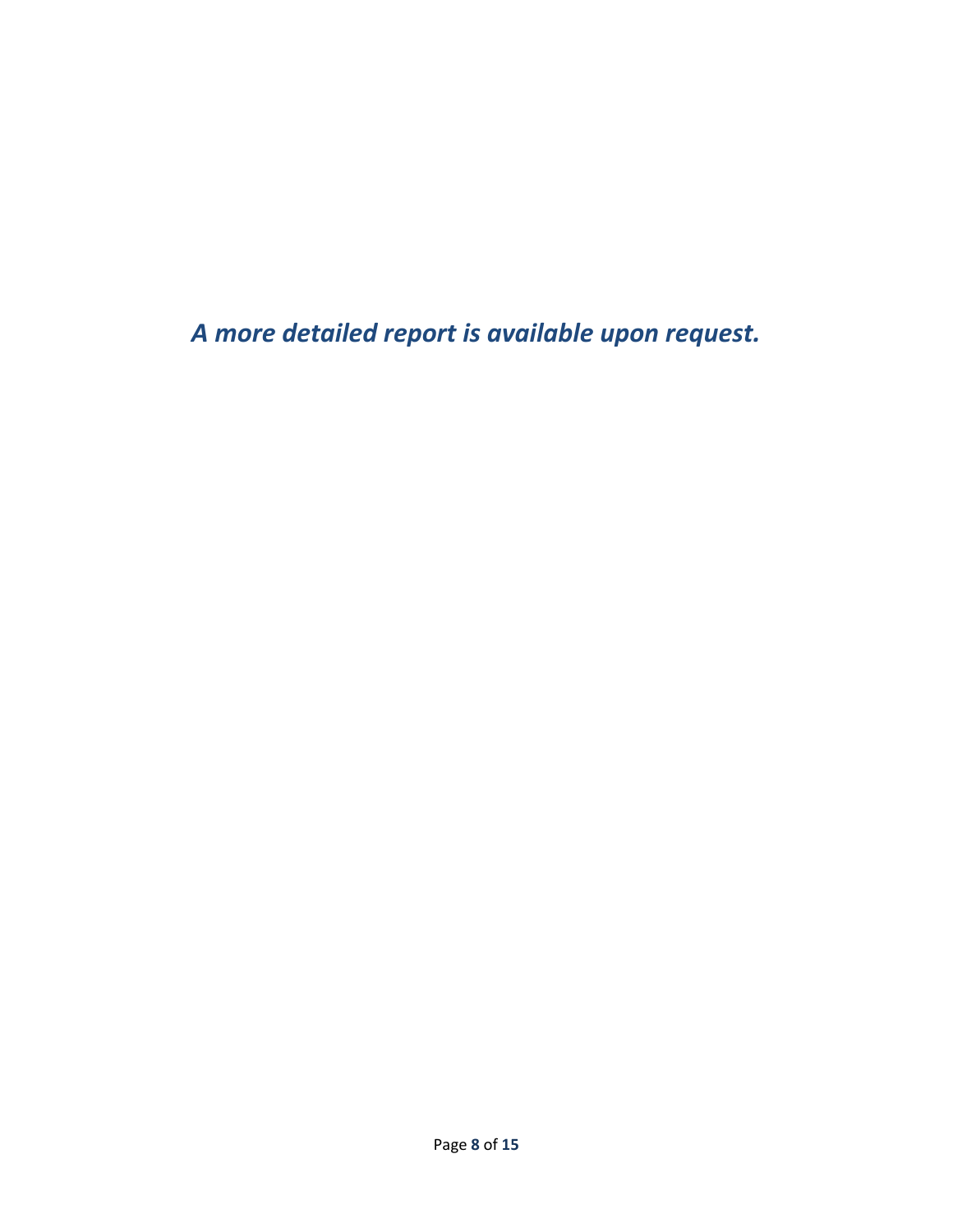#### **References**

1 Environmental Protection Agency (EPA). 2012 *Tetrachloroethylene (Perchloroethylene).* Technology Transfer Network: http://www.epa.gov/airtoxics/hlthef/tet-ethy.html

<sup>2</sup>International Agency for Research on Cancer (IARC). 2006. *IARC Monographs on the Evaluation of Carcinogenic Risks to Humans: Preamble.* http://monographs.iarc.fr/ENG/Preamble/CurrentPreamble.pdf

<sup>3</sup>Agency for Toxic Substance and Disease Registry (ASTDR). 2014. *Toxicological Profile for Tetrachloroethylene (DRAFT).* U.S. Public Service, U.S. Department of Health and Human Services. http://www.atsdr.cdc.gov/toxprofiles/tp18.pdf

<sup>4</sup>Agency for Toxic Substance and Disease Registry (ASTDR). 2014. *Toxicological Profile for Trichloroethylene (DRAFT)*. U.S. Public Service, U.S. Department of Health and Human Services. http://www.atsdr.cdc.gov/toxprofiles/tp19.pdf

<sup>5</sup>Environmental Protection Agency (EPA). 2011. *Trichloroethylene: Carcinogenicity Assessment for Lifetime Exposure*. Integrated Risk Information System: http://www.epa.gov/iris/subst/0199.htm#woe

<sup>6</sup>National Cancer Institute (NIH). 2012. *Cancer Statistics.* http://www.cancer.gov/about-cancer/what-iscancer/statistics

7 Centers for Disease Control and Prevention (CDC). 2013. *Cancer Clusters.* http://www.cdc.gov/nceh/clusters/default.htm

 $^8$  Ohio Cancer Incidence Surveillance System, Ohio Department of Health, 1996-2012 data.

<sup>9</sup> International Classification of Diseases for Oncology, Third Edition. World Health Organization, Geneva, Switzerland, 2000.

<sup>10</sup> Surveillance, Epidemiology, and End Results (SEER) Program (www.seer.cancer.gov) SEER\*Stat Database: Incidence - SEER 13 Regs Research Data, Nov 2014 Sub (1992-2012) <Katrina/Rita Population Adjustment> - Linked To County Attributes - Total U.S., 1969-2013 Counties, National Cancer Institute, DCCPS, Surveillance Research Program, Surveillance Systems Branch, released April 2015, based on the November 2014 submission.

<sup>11</sup> American Cancer Society East Central Division, Ohio Department of Health, The Ohio State University. *Ohio Cancer Facts & Figures 2010*. Columbus, Ohio: American Cancer Society; 2010.

<sup>12</sup> Centers for Disease Control and Prevention. 2014. *What are the Risk Factors of Lung Cancer?* Center for Disease Control and Prevention. http://www.cdc.gov/cancer/lung/basic\_info/risk\_factors.htm

<sup>13</sup> Leukemia Society. 2013. *Non-Hodgkin Lymphoma.*

http://www.lls.org/content/nationalcontent/resourcecenter/freeeducationmaterials/lymphoma/pdf/nh l.pdf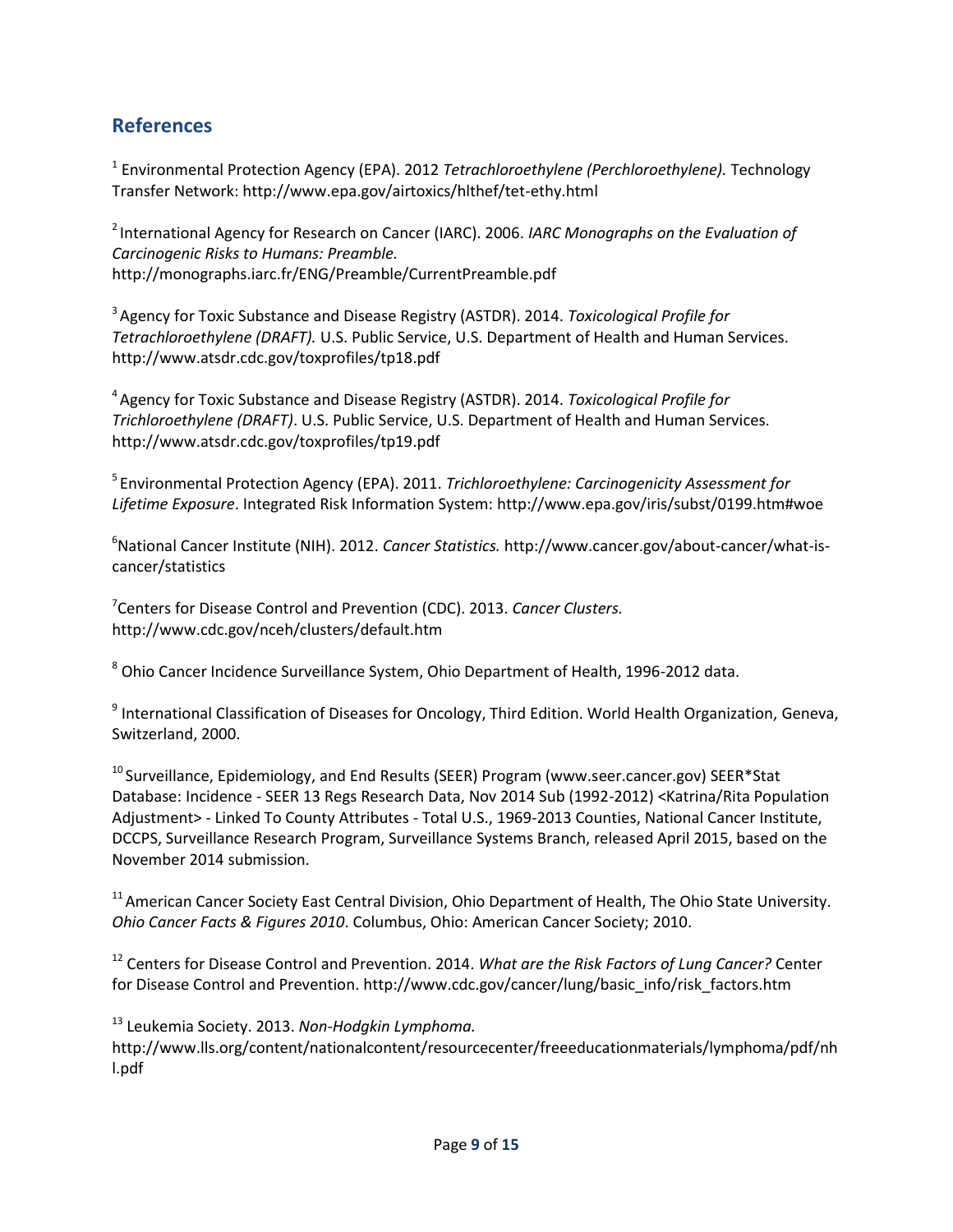### **Appendix: Data Tables**

| <b>Demographic Characteristics</b> | <b>Number</b> | <b>Percent</b> |
|------------------------------------|---------------|----------------|
| Population                         | 6,296         |                |
| Sex                                |               |                |
| Male                               | 3,074         | 49%            |
| Female                             | 3,222         | 51%            |
| Race                               |               |                |
| White                              | 5,351         | 85%            |
| <b>Black</b>                       | 503           | 8%             |
| Asian                              | 203           |                |
| Other Race                         | 239           | 4%             |
| Age                                |               |                |
| Under 5                            | 437           | 7%             |
| 5 to 14                            | 887           | 14%            |
| 15 to 19                           | 479           | 8%             |
| 20 to 24                           | 378           | 6%             |
| 25 to 34                           | 815           | 13%            |
| 35 to 44                           | 906           | 14%            |
| 45 to 54                           | 877           | 14%            |
| 55 to 64                           | 765           | 12%            |
| 65 to 74                           | 450           | 7%             |
| 75 to 84                           | 227           | 4%             |
| $85+$                              | 75            | 1%             |

Table 1. Demographic Characteristics of CT 903.02

Source: U.S. Census, 2010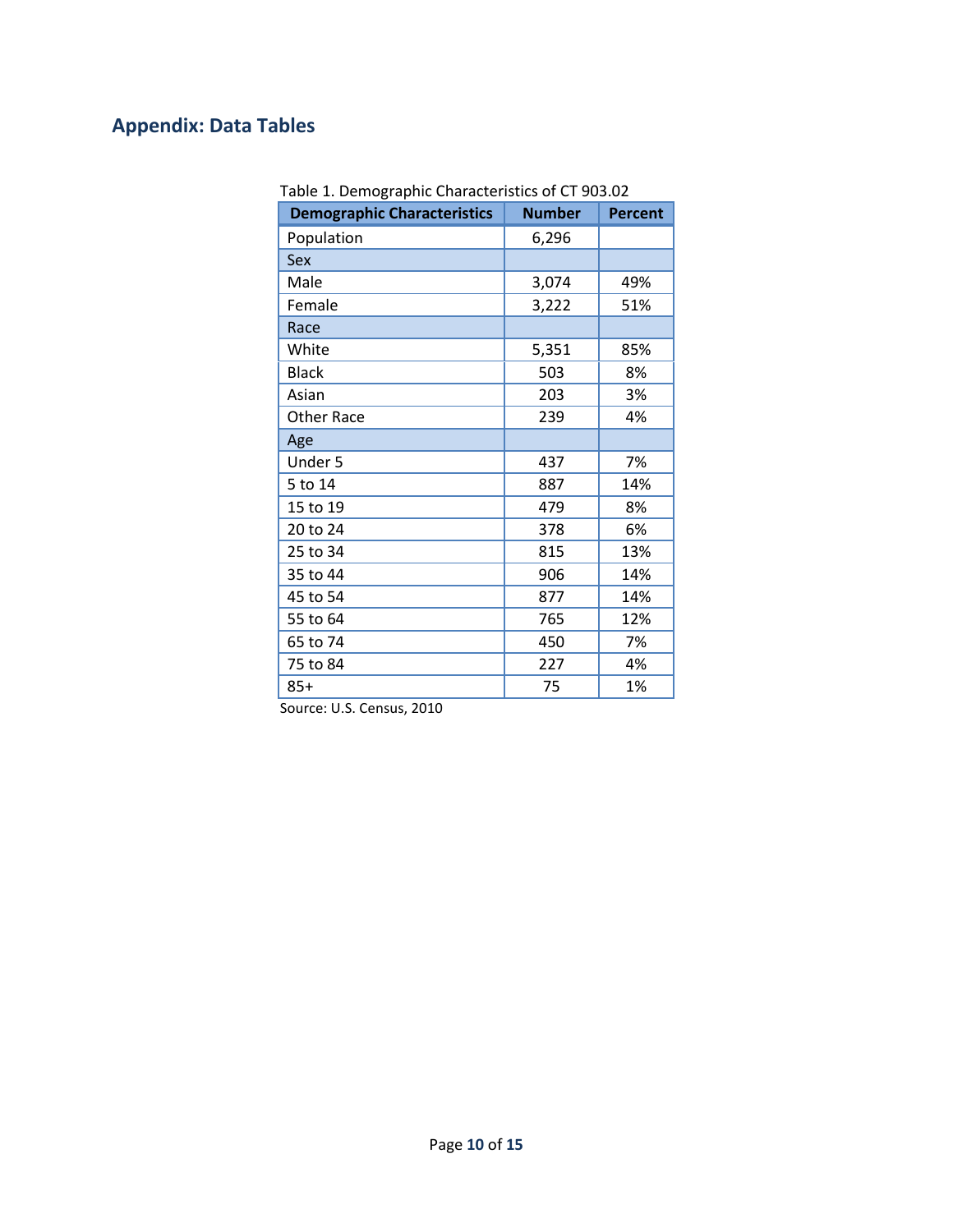| יםי<br>,, oup, u., u., v<br>ייסטיים |                |                |
|-------------------------------------|----------------|----------------|
| <b>Demographic Characteristics</b>  | <b>Cases</b>   | <b>Percent</b> |
| Total                               | 495            | 100%           |
| Sex                                 |                |                |
| Male                                | 242            | 49%            |
| Female                              | 253            | 51%            |
| Race                                |                |                |
| White                               | 475            | 96%            |
| <b>Black</b>                        | 10             | 2%             |
| Other/Unknown                       | 10             | 2%             |
| Age                                 |                |                |
| Under 5                             | $\mathbf 1$    | 0%             |
| 5 to 14                             | $\overline{2}$ | 0%             |
| 15 to 19                            | $\mathbf{1}$   | 0%             |
| 20 to 24                            | 5              | 1%             |
| 25 to 34                            | 6              | 1%             |
| 35 to 44                            | 30             | 6%             |
| 45 to 54                            | 75             | 15%            |
| 55 to 64                            | 104            | 21%            |
| 65 to 74                            | 147            | 30%            |
| 75 to 84                            | 95             | 19%            |
| $85+$                               | 29             | 6%             |
| <b>Year of Diagnosis</b>            |                |                |
| 1996                                | 36             | 7%             |
| 1997                                | 30             | 6%             |
| 1998                                | 24             | 5%             |
| 1999                                | 26             | 5%             |
| 2000                                | 18             | 4%             |
| 2001                                | 25             | 5%             |
| 2002                                | 24             | 5%             |
| 2003                                | 26             | 5%             |
| 2004                                | 22             | 4%             |
| 2005                                | 36             | 7%             |
| 2006                                | 39             | 8%             |
| 2007                                | 29             | 6%             |
| 2008                                | 37             | 7%             |
| 2009                                | 27             | 5%             |
| 2010                                | 30             | 6%             |
| 2011                                | 26             | 5%             |
| 2012                                | 40             | 8%             |

 Table 2. Number and Percent of Cancer Cases by Sex, Race, Age Group, and Year of Diagnosis in CT 903.02, 1996-2012

Source: Ohio Cancer Incidence Surveillance System, Ohio Department of Health, April 2015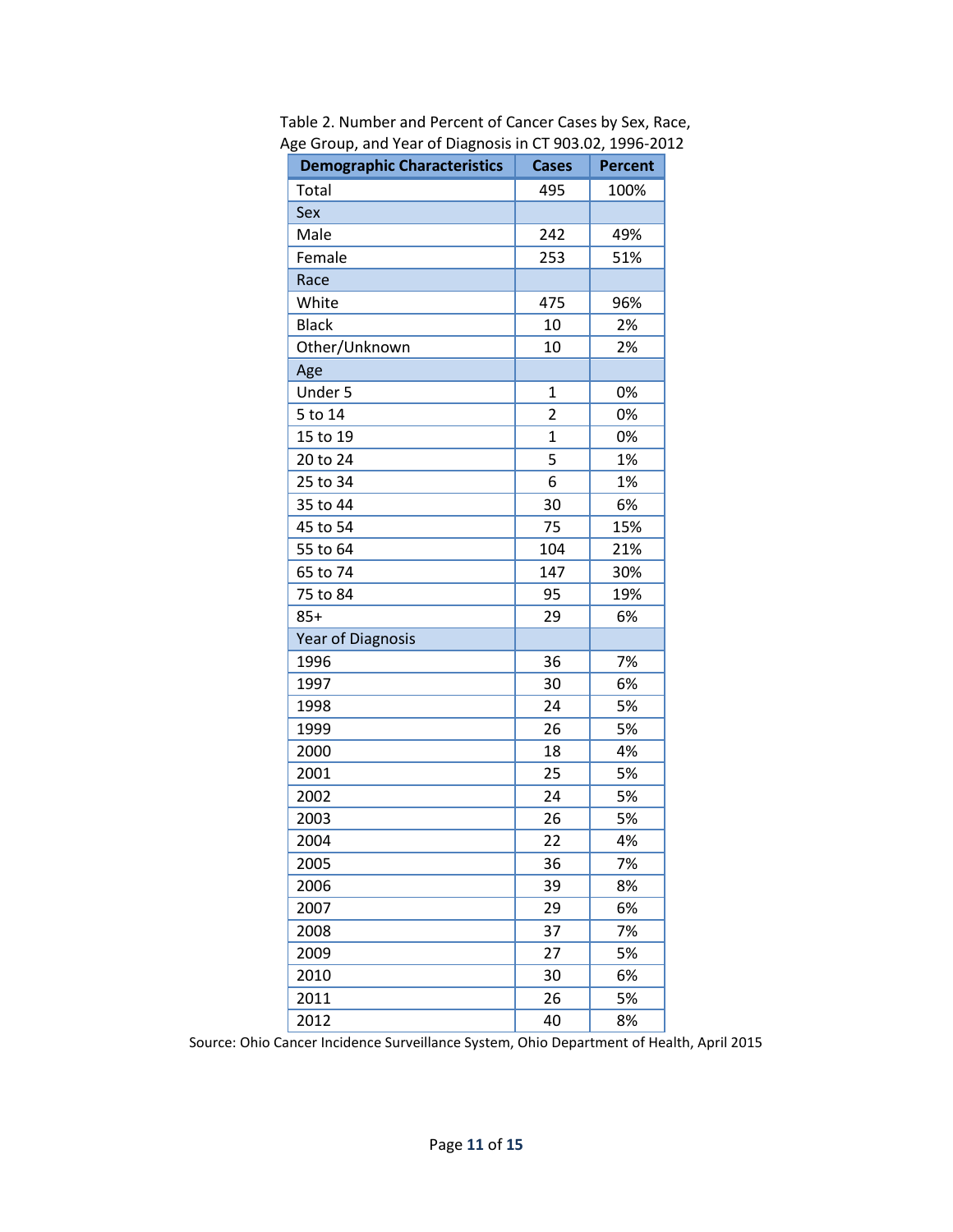| <b>Cancer Site/Type</b>          | <b>Cases</b>   | <b>Percent</b> |
|----------------------------------|----------------|----------------|
| All Cancer Sites/Types           | 495            | 100%           |
| Lung and Bronchus                | 132            | 27%            |
| Breast (female)                  | 60             | 12%            |
| Prostate                         | 48             | 10%            |
| <b>Colon and Rectum</b>          | 40             | 8%             |
| Other Sites/Types <sup>1</sup>   | 34             | 7%             |
| Non-Hodgkin Lymphoma             | 31             | 6%             |
| Melanoma of Skin                 | 19             | 4%             |
| Leukemia                         | 17             | 3%             |
| <b>Bladder</b>                   | 16             | 3%             |
| Oral Cavity and Pharynx          | 13             | 3%             |
| Kidney and Renal Pelvis          | 13             | 3%             |
| Pancreas                         | 11             | 2%             |
| Uterus                           | 10             | 2%             |
| Liver and Intrahepatic Bile Duct | 9              | 2%             |
| Multiple Myeloma                 | 6              | 1%             |
| Ovary                            | 6              | 1%             |
| Brain and Other CNS <sup>2</sup> | 6              | 1%             |
| Cervix                           | 6              | 1%             |
| Stomach                          | 5              | 1%             |
| Thyroid                          | $\overline{4}$ | 1%             |
| Esophagus                        | 4              | 1%             |
| Larynx                           | 3              | 1%             |
| Hodgkin Lymphoma                 | 2              | 0%             |
| <b>Testis</b>                    | $\overline{0}$ | 0%             |

 Table 3. Number and Percent of Cancer Cases by Site/Type in CT 903.02, 1996-2012

Source: Ohio Cancer Incidence Surveillance, Ohio Department of Health, April 2015  $1$ Other Sites/Types consists of the following cancers: unspecified (16 cases), vagina (3 cases), urinary tract (2 cases), anus (2 cases), bone marrow (2 cases), biliary tract (1 case), gall bladder (1 case), connective tissue (1 case), nasal cavity (1 case), genital tract - female (1 case), pelvis (1 case), vulva (1 case) and adrenal gland (1 case)<br><sup>2</sup>CNS = Central Nervous System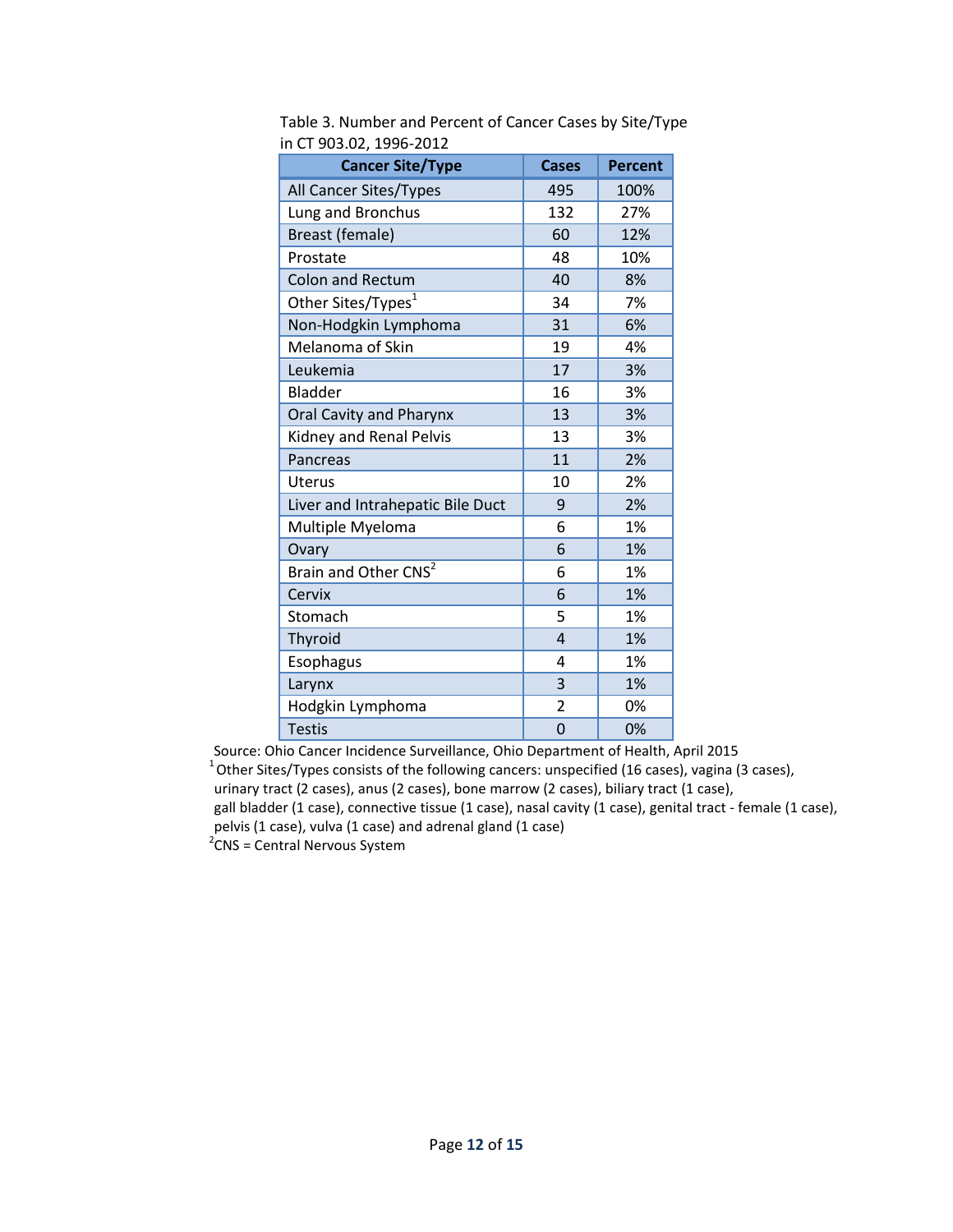| <b>Cancer Site/Type</b>          | <b>Observed</b><br>Cases | <b>Expected</b><br>Cases | <b>SIR</b> | 95% CI           |
|----------------------------------|--------------------------|--------------------------|------------|------------------|
| All Sites/Types                  | 495                      | 482.48                   | 1.03       | (0.94, 1.12)     |
| Lung and Bronchus                | 132                      | 59.92                    | 2.20       | $(1.84, 2.61)^*$ |
| Breast (female)                  | 60                       | 70.06                    | 0.86       | (0.65, 1.10)     |
| Prostate                         | 48                       | 70.03                    | 0.69       | (0.51, 0.91)     |
| <b>Colon and Rectum</b>          | 40                       | 47.87                    | 0.84       | (0.60, 1.14)     |
| Other Sites/Types                | 34                       | <b>NA</b>                | <b>NA</b>  | <b>NA</b>        |
| Non-Hodgkin Lymphoma             | 31                       | 20.40                    | 1.52       | $(1.03, 2.16)^*$ |
| Melanoma of Skin                 | 19                       | 20.03                    | 0.95       | (0.57, 1.48)     |
| Leukemia                         | 17                       | 13.34                    | 1.27       | (0.74, 2.04)     |
| <b>Bladder</b>                   | 16                       | 20.14                    | 0.79       | (0.45, 1.29)     |
| Oral Cavity and Pharynx          | 13                       | 14.06                    | 0.92       | (0.49, 1.58)     |
| Kidney and Renal Pelvis          | 13                       | 11.34                    | 1.15       | (0.61, 1.96)     |
| Pancreas                         | 11                       | 11.76                    | 0.94       | (0.47, 1.67)     |
| Uterus                           | 10                       | 13.97                    | 0.72       | (0.34, 1.32)     |
| Liver and Intrahepatic Bile Duct | 9                        | 7.90                     | 1.14       | (0.52, 2.16)     |
| Multiple Myeloma                 | 6                        | 6.73                     | 0.89       | (0.33, 1.97)     |
| Ovary                            | 6                        | 4.26                     | 1.41       | (0.52, 3.07)     |
| Brain and Other CNS <sup>3</sup> | 6                        | 6.18                     | 0.97       | (0.36, 2.11)     |
| Cervix                           | 6                        | 7.17                     | 0.84       | (0.31, 1.82)     |
| Stomach                          | 5                        | 8.39                     | 0.60       | (0.22, 1.39)     |
| Thyroid                          | $\overline{4}$           | 4.60                     | 0.87       | (0.24, 2.23)     |
| Esophagus                        | 4                        | 11.03                    | 0.36       | (0.10, 0.93)     |
| Larynx                           | 3                        | 3.57                     | 0.84       | (0.17, 2.46)     |
| Hodgkin Lymphoma                 | $\overline{2}$           | 2.85                     | 0.70       | (0.08, 2.54)     |
| <b>Testis</b>                    | $\overline{0}$           | <b>NA</b>                | <b>NA</b>  | <b>NA</b>        |

 Table 4. Number of Observed and Expected Cancer Cases, Standardized Incidence Ratios (SIR) and 95% Confidence Intervals (CI), by Cancer Site/Type in CT 903.02, 1996-2012<sup>1,2</sup>

Source: Ohio Cancer Incidence Surveillance System, Ohio Department of Health, April 2015.  $1$ Expected numbers of cases were calculated using the Surveillance, Epidemiology and End Results (SEER) Program U.S. age-specific cancer incidence rates for 1996-2012, SEER 13 Registries public-use data file, National Cancer Institute, 2015.

 $295\%$  confidence intervals were calculated based on a Poisson distribution using Fisher's Exact Test.

<sup>3</sup> CNS = Central Nervous System

\* A significantly higher than expected number of cancer cases were diagnosed during this time period.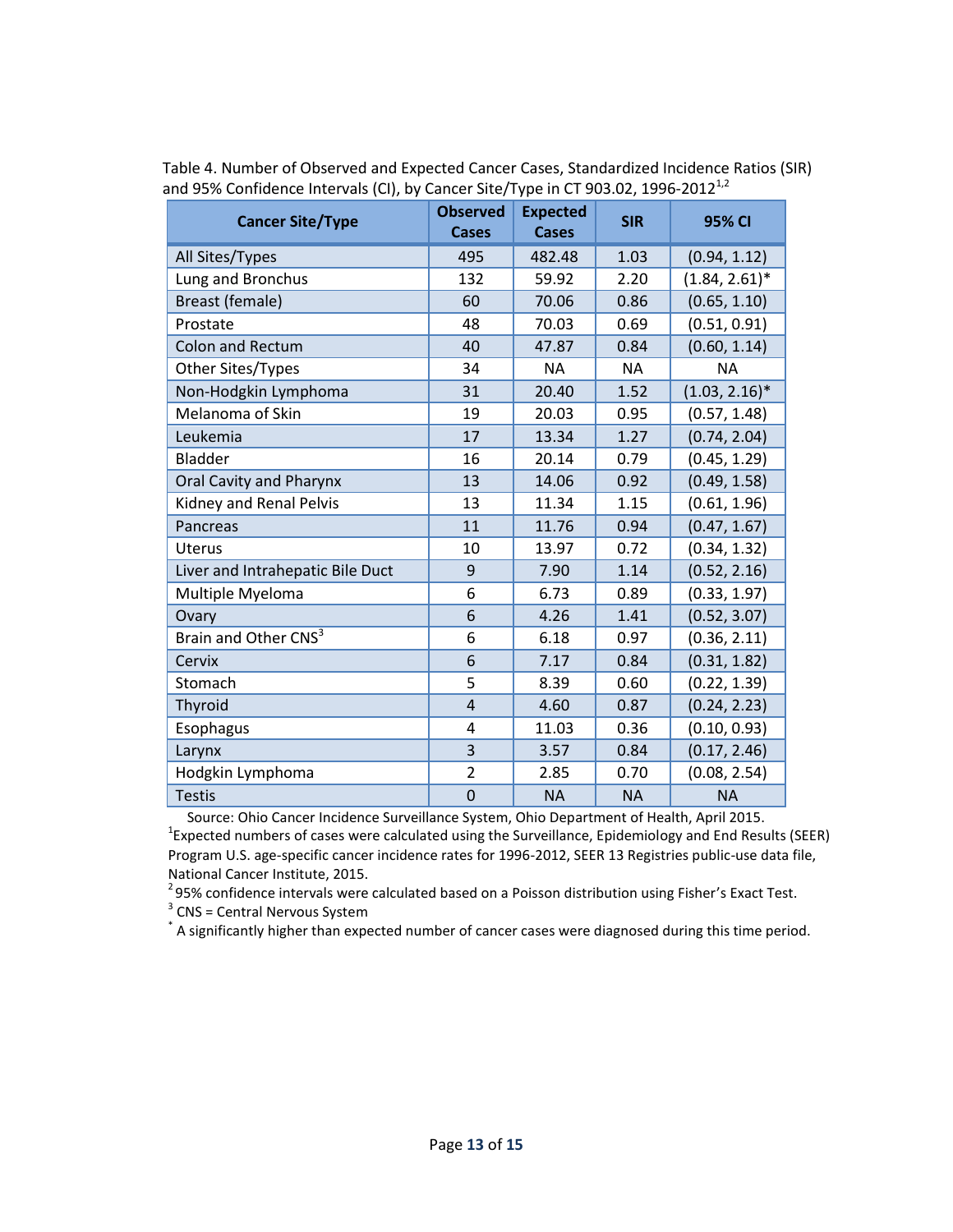Table 5. Number of Observed and Expected Invasive Cancer Cases, Standardized Incidence Ratios (SIR) and 95% Confidence Intervals (CI) Generated Using SEER, Ohio, and Montgomery Rates, among Residents of CT 903.02, 1996-2012<sup>1,2</sup>

| <b>Cancer Sites/Types</b> | <b>Region Used to</b><br><b>Generate Expected</b> | <b>Observed</b><br>Cases | <b>Expected</b><br>Cases | <b>SIR</b> | 95% CI           |
|---------------------------|---------------------------------------------------|--------------------------|--------------------------|------------|------------------|
| Lung and Bronchus         | <b>SEER</b>                                       | 132                      | 59.92                    | 2.20       | $(1.84, 2.61)^*$ |
|                           | <b>Montgomery County</b>                          | 132                      | 84.08                    | 1.57       | $(1.31, 1.86)^*$ |
|                           | Ohio                                              | 132                      | 78.25                    | 1.69       | $(1.41, 2.00)^*$ |
| Non-Hodgkin's Lymphoma    | <b>SEER</b>                                       | 31                       | 20.40                    | 1.52       | $(1.03, 2.16)^*$ |
|                           | <b>Montgomery County</b>                          | 31                       | 19.80                    | 1.56       | $(1.06, 2.21)^*$ |
|                           | Ohio                                              | 31                       | 19.90                    | 1.57       | $(1.06, 2.22)^*$ |

Source: Ohio Cancer Incidence Surveillance System, Ohio Department of Health, April 2015.

<sup>1</sup>Expected numbers of cases were calculated using the Surveillance, Epidemiology and End Results (SEER) Program U.S. age-specific cancer incidence rates for 1996-2012, SEER 13 Registries public-use data file, National Cancer Institute, 2015; Ohio and Montgomery – Ohio Cancer Incidence Surveillance System age-specific incidence rates for 1996-2012, Ohio Department of Health, April 2015.

 $295\%$  confidence intervals were calculated based on a Poisson distribution using Fisher's Exact Test.

\* A significantly higher than expected number of cancer cases were diagnosed during this time period.

| <b>Tobacco<sup>1</sup> History</b> | <b>All Cancer</b><br>Sites/Types | Lung and<br><b>Bronchus</b> |
|------------------------------------|----------------------------------|-----------------------------|
| Never Used Tobacco                 | 20%                              | 3%                          |
| <b>Currently Use Tobacco</b>       | 39%                              | 58%                         |
| Previously Used Tobacco            | 14%                              | 18%                         |
| Unknown/Blank                      | 27%                              | 21%                         |

 Table 6. Percent of All Cancer Sites/Types and Lung and Bronchus Cancer Cases by Tobacco History in CT 903.02, 1996-2008

Source: Ohio Cancer Incidence Surveillance System, Ohio Department of Health, March 2015. <sup>1</sup>Tobacco Use includes cigarettes, cigars, pipes, snuff, and chewless, and smokeless tobacco